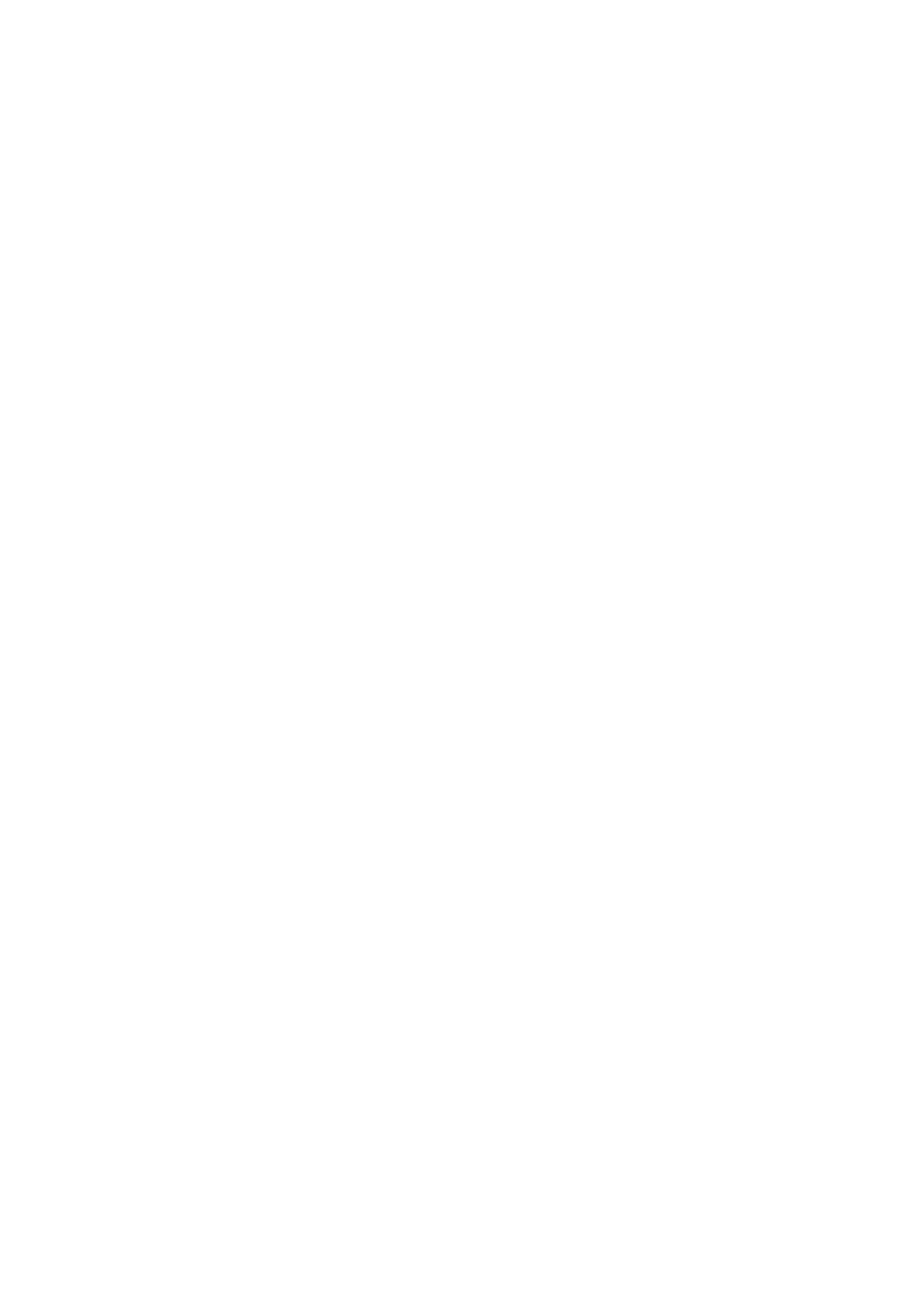# **TABLE OF CONTENTS 20 AUGUST 2020**

**Business Page No.**

| 1. | <b>Meeting Conduct</b>  |                                                       | 5  |
|----|-------------------------|-------------------------------------------------------|----|
|    | 1.1                     | <b>Karakia</b>                                        | 5  |
|    |                         | 1.2 Apologies                                         | 5  |
|    |                         | <b>1.3 Conflict of Interest Declarations</b>          | 5  |
|    |                         | <b>1.4 Confirmation of Minutes</b>                    | 5  |
|    | 1.5                     | Items not on the Agenda                               | 5  |
|    |                         | <b>1.6 Public Participation</b>                       | 6  |
| 2. | <b>General Business</b> |                                                       | 7  |
|    | 2.1                     | <b>Parking Policy - post consultation</b>             | 7  |
|    | 2.2 <sub>2</sub>        | Dangerous and Insanitary Buildings policy report back | 13 |
|    |                         | 2.3 Three Waters Reform: Memorandum of Understanding  | 14 |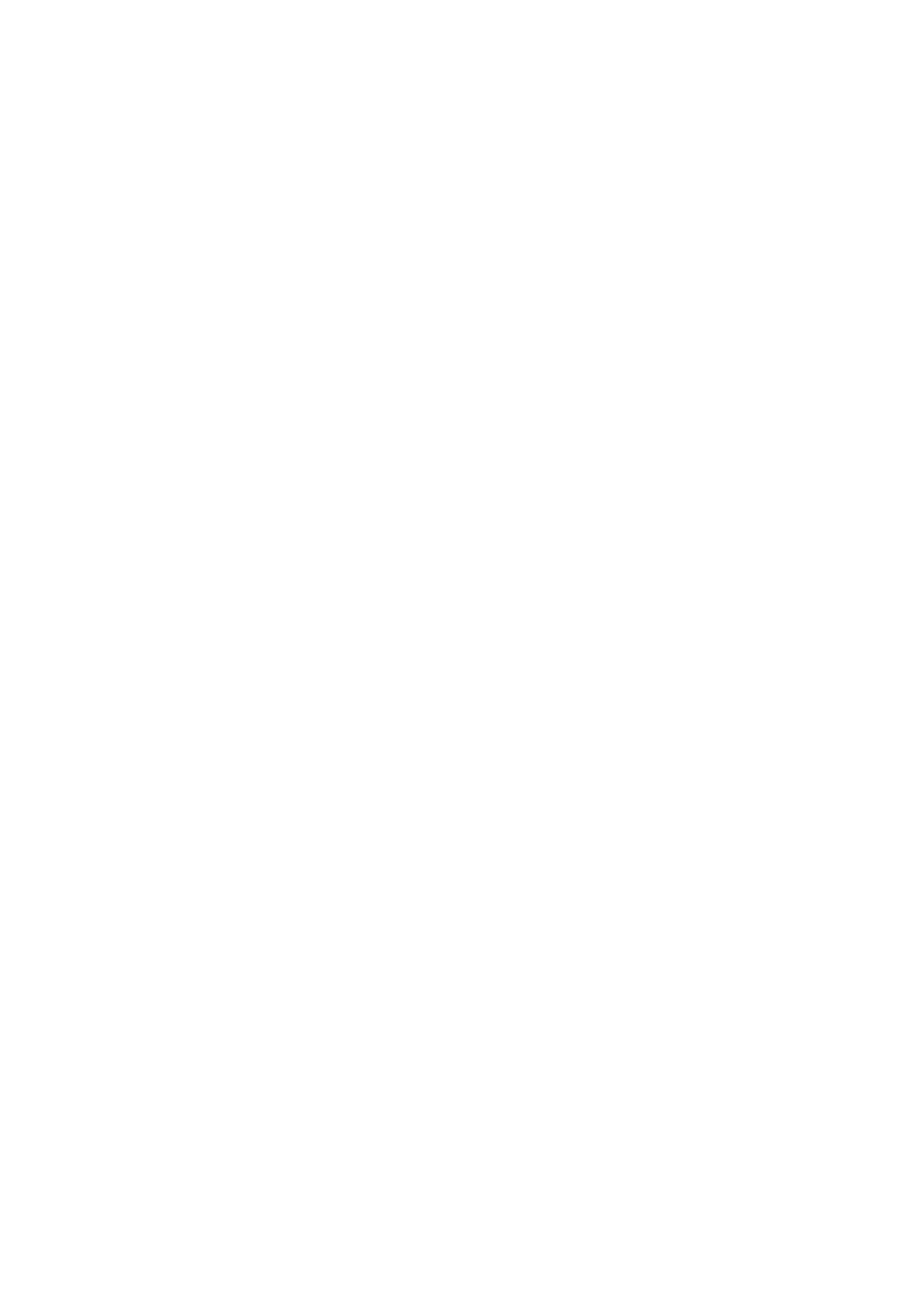## <span id="page-4-0"></span>**1. Meeting Conduct**

## **1.1 Karakia**

The Chairperson declared the meeting open at 9:31 am and invited members to stand and read the following karakia to open the meeting.

**Whakataka te hau ki te uru, Whakataka te hau ki te tonga. Kia mākinakina ki uta, Kia mātaratara ki tai. E hī ake ana te atākura. He tio, he huka, he hauhū. Tihei Mauri Ora!**

Cease oh winds of the west and of the south Let the bracing breezes flow, over the land and the sea. Let the red-tipped dawn come with a sharpened edge, a touch of frost, a promise of a glorious day

(Mayor Foster joined the meeting at 9:32 am) (Deputy Mayor Free joined the meeting at 9:32 am)

## <span id="page-4-1"></span>**1.2 Apologies**

No apologies were received.

## <span id="page-4-2"></span>**1.3 Conflict of Interest Declarations**

No conflicts of interest were declared.

## <span id="page-4-3"></span>**1.4 Confirmation of Minutes**

#### **Moved Councillor Day, seconded Councillor Matthews, the following motion**

#### **Resolved**

That the Strategy and Policy Committee:

1. Approve the minutes of the Strategy and Policy Committee Meeting held on 13 August 2020, having been circulated, that they be taken as read and confirmed as an accurate record of that meeting.

**Carried**

## <span id="page-4-4"></span>**1.5 Items not on the Agenda**

There were no items not on the agenda.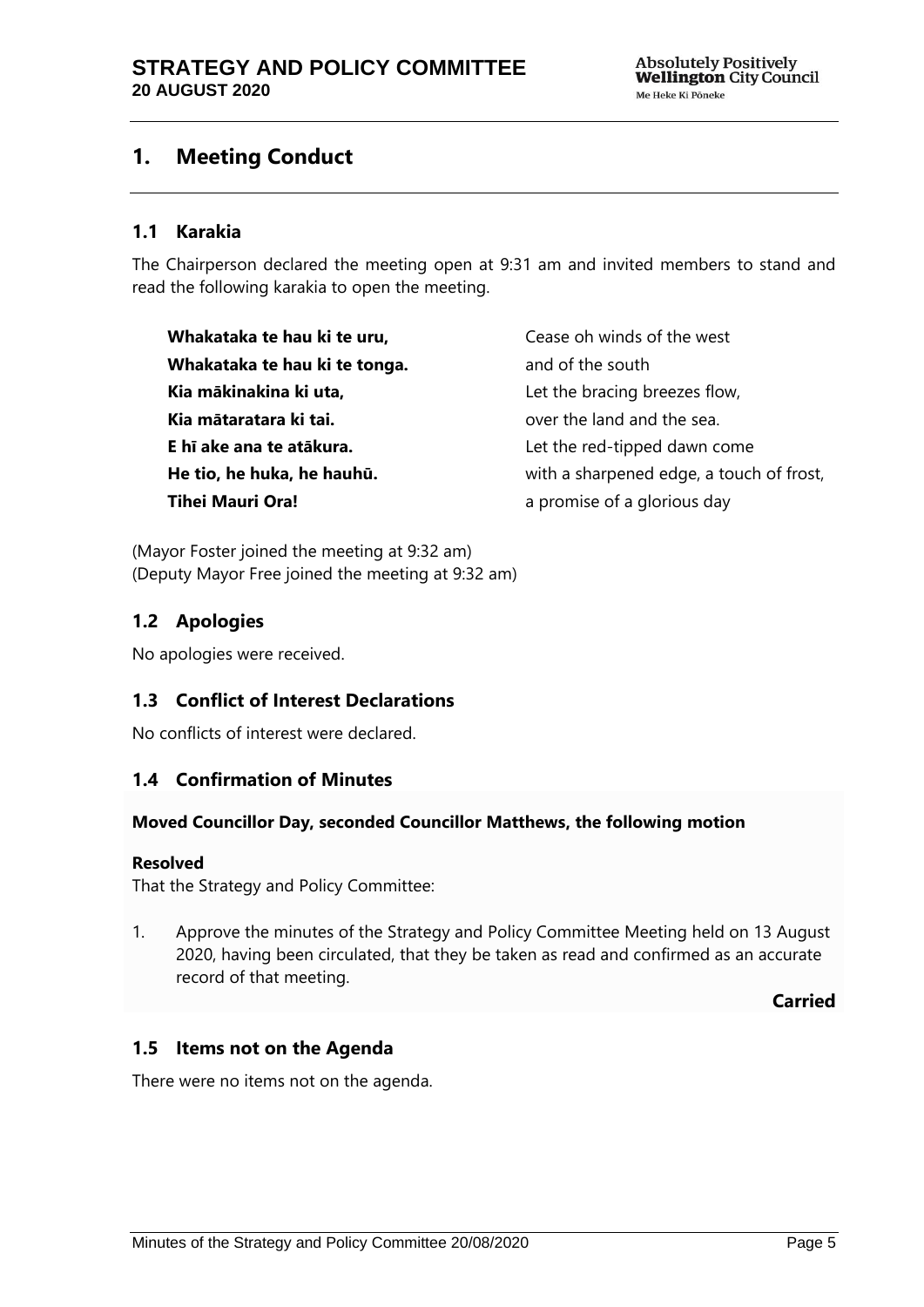## <span id="page-5-0"></span>**1.6 Public Participation**

## **1.6.1Renters United**

Representing Renters United, Robert Whitaker spoke to item 2.2 Dangerous and Insanitary Buildings policy report back.

## **1.6.2Generation Zero**

Representing Generation Zero, Elaine Gyde spoke to item 2.1 Parking Policy - post consultation.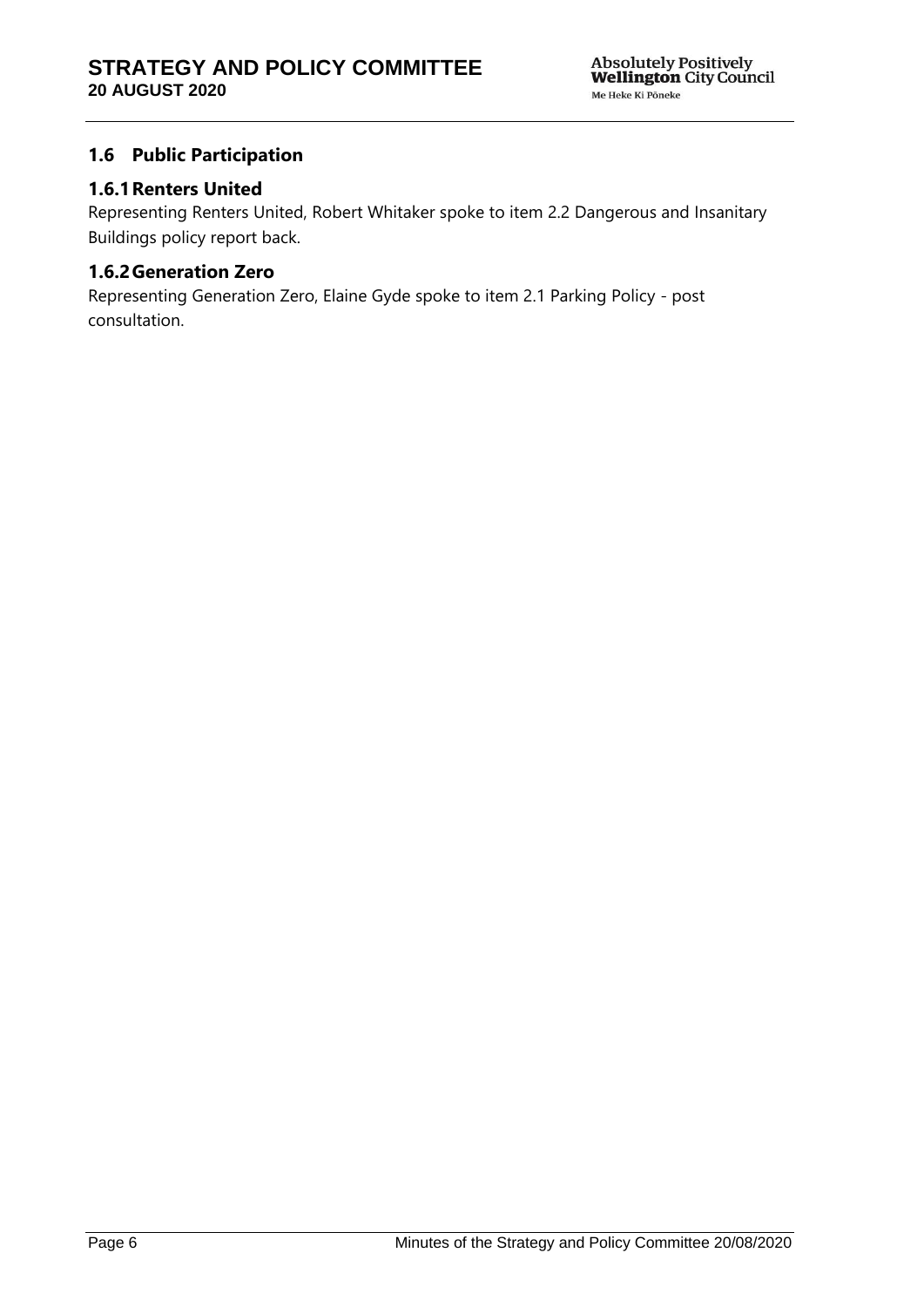## <span id="page-6-0"></span>**2. General Business**

## <span id="page-6-1"></span>**2.1 Parking Policy - post consultation**

#### **Moved Councillor Condie, seconded Mayor Foster, the following motion**

#### **Amended officers' Recommendation/s**

That the Strategy and Policy Committee:

- 1. Receive the information.
- 2. Recommend to Council to adopt the proposed Parking Policy as per Attachment 3.
- 3. Agree to all proposed changes that have arisen following consultation including:
	- a) updates to the introduction section on the National Policy Statement for Urban Development and the Treaty of Waitangi
	- b) revised wording for the objectives and principles
	- c) parking space hierarchy changes
	- d) minor amendment to the parking management hierarchies
	- e) removing the option of a discount for residents permits for owners of electric vehicles
	- f) changing the permit allocation priority order
	- g) prioritising second permits ( $8<sup>th</sup>$  priority) for multi-occupied dwellings
	- h) applying a flat hourly rate to mobility parking spaces (where a fee is used)
- 4. Recommend to Council to revoke the following three existing policies, once the new consolidated Parking Policy 2020 is adopted and new guidelines are published: the Parking Policy 2007; the Mobility Parking Policy 2005 and the Car Share Policy 2016.
- 5. Request officers to develop and publish new guidance documents for mobility parking spaces, car share schemes and new residents' parking schemes.
- 6. Agree to the following amendment to the policy: in footnote 3 in paragraph 4.6.1 page 19 of the Parking Policy (Approach for pricing Council parking), delete all the current wording and replace it with "a reasonable time frame will be determined as part of the implementation of a new demand responsive pricing regime. This may vary in different parts of the city".
- 7. Agree to the following amendment to the policy: bullet point 3 in the tables on page 137 and 138 of the SPC paper to read "Introduce exponential pricing to encourage turnover."
- 8. For the parking space hierarchy for Council parks, sports, community and other facilities location in section 4.4, move the residents parking and commuter parking types to the Lower Priority column and add a footnote to say "note the following exemption – Council land held under the Reserves Act 1977 and the Wellington Town Belt Act 2016 can only be used for recreation and other reserves purposes".
- 9. Agree to amend the New residents parking scheme priorities as follows: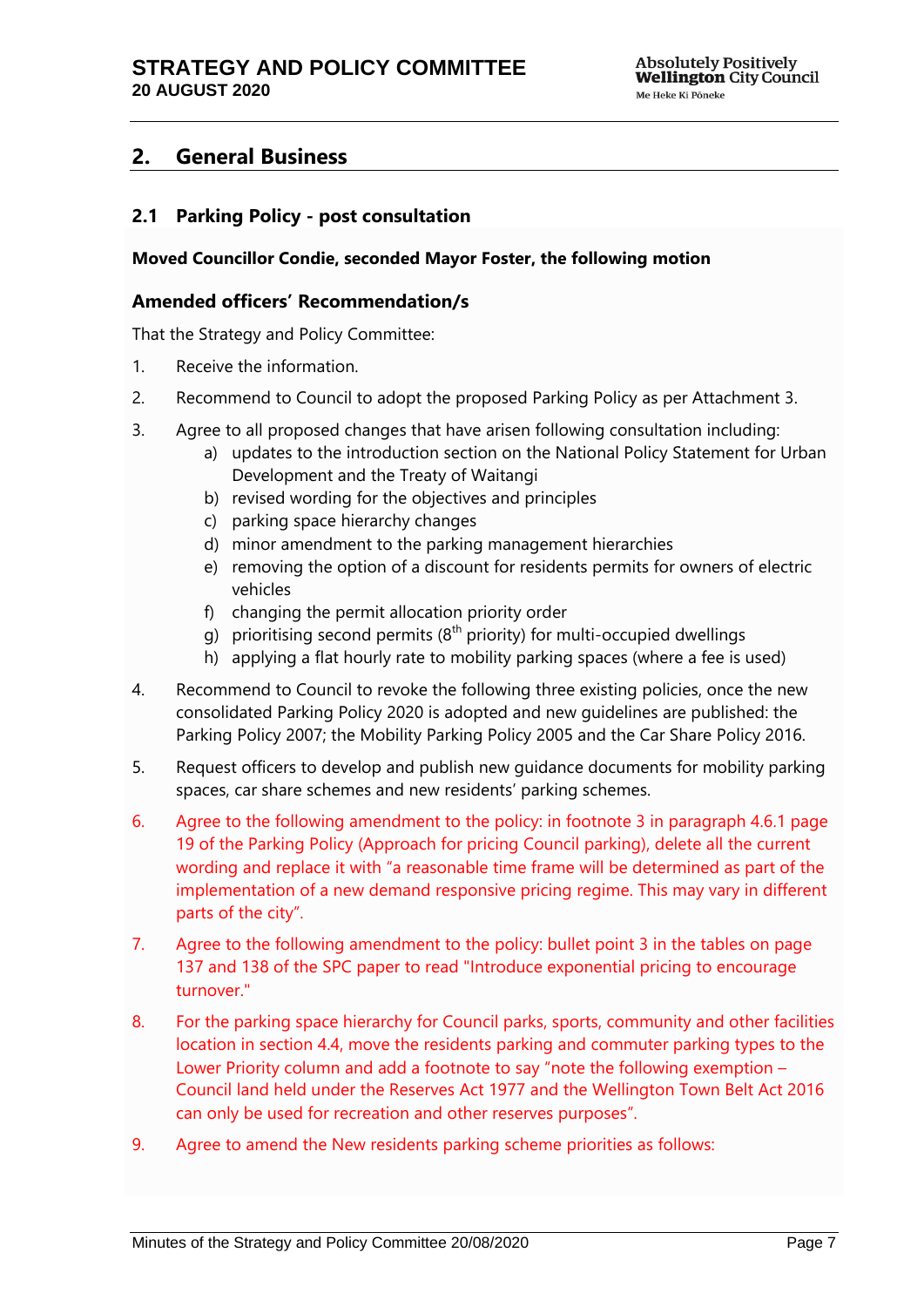The following priorities will be applied until the exemption permit limit (85% of total available spaces) is reached:

- 1. Mobility permit holders (with residents parking permits for all mobility permit holders in a household)
- 2. Electric vehicle owners with no off-street parking
- 3. Pre-1930s houses or pre-1940s apartments with no off-street parking
- 4. Other pre-2020 dwellings with no off-street parking (those built after the 1940s but before 2020)
- 5. Businesses located within the parking zone
- 6. Second permits for priority dwellings as follows:
	- a) multi-occupied dwellings pre-1930s with no off-street,
	- b) multi-occupied dwelling no off-street
	- c) businesses within the zone with no off-street parking
- 7. First permit for all existing dwellings with one or more off-street parking space
- 8. First permit for all dwellings built after 2020
- 9. Second permits for all other dwellings
- 10. Agree that officers will report back on how to implement the Parking Policy for Motorcycles in the central city area, including:
	- a) Updating the occupancy survey of existing motorcycle bays and other known motorcycle parking areas – such as the Waterfront and analyse this together with cordon data and possibly user survey to determine demand for motorcycle parking
	- b) Early implementation of introducing time restrictions to some motorcycle bays (as per the high priority given to short-stay parking in the central city in the proposed policy)
	- c) Amending the Traffic bylaw and, when it is resourced, introduce charging (payby-plate) for motorbike parking in the central city during peak times (as per the proposed policy)
	- d) As part of the review of the Traffic Bylaw, seek feedback on the option of allowing motorcycles to park in pay-by-space parking spaces and pay the parking fee currently charged to cars using these spaces.
	- e) Ensuring Let's Get Wellington Moving is aware of, and considers, the WCC Parking Policy position for motorcycle parking in the central city area as it continues to develop the Golden Mile options
	- f) Discussing with the Waterfront team and NZTA about improving and/or formalising motorcycle parking in central city off-street locations
- 11. Note that any change to how parking is managed could have an impact on the annual parking revenue, and that capital expenditure will be required to implement some aspects of the new policy.
- 12. Note that a new parking policy, once adopted, will be implemented gradually over time subject to a review of the Traffic Bylaw and future funding decisions.
- 13. Note that parking management is part of a complex transport and travel system; therefore decisions need to be made holistically to take into account the many factors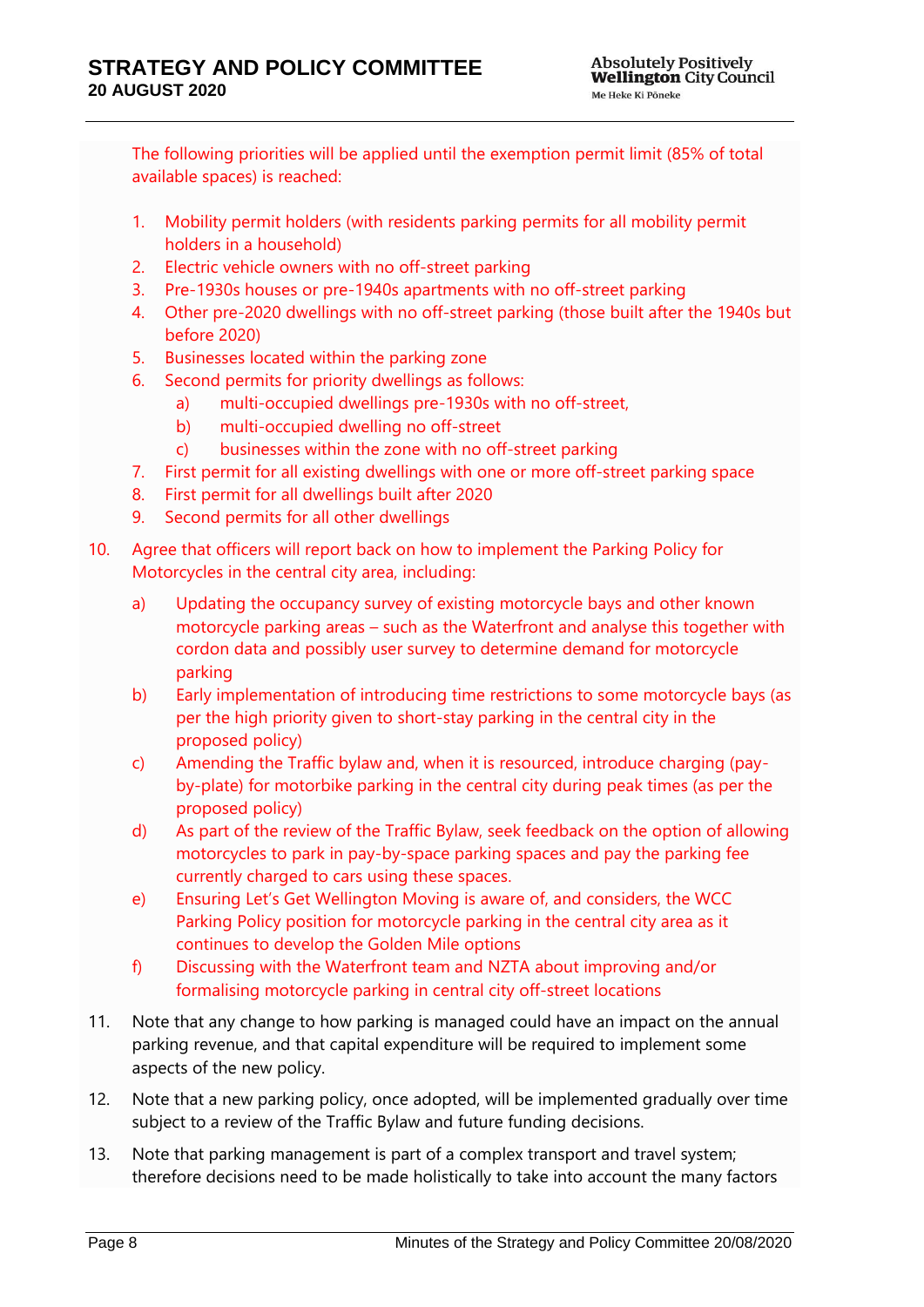affecting travel and transport systems such as parking behaviour, public transport options and reliability and transport infrastructure etc.

- 14. Note the inter-relationship between the Parking Policy and decisions being made under other key projects such as the Let's Get Wellington Moving programme, Newtown Connections, the development of a Spatial Plan and District Plan review and a Place and Movement Framework.
- 15. Agree to delegate to the Chief Executive and the Associate Transport Portfolio Leader the authority to amend the proposed Parking Policy to include any amendments agreed by the Committee at this meeting, and any associated minor consequential edits, prior to the policy being presented to Council.

#### **Moved Councillor Foon, seconded Councillor Paul, the following amendment**

#### **Resolved**

That the Strategy and Policy Committee:

16. Amend the parking space hierarchy to increase the priority of car share in the central city and suburban centres to "high" to reflect the increased intensification as outlined in the new policy statement on urban development.

**Carried**

The meeting adjourned for morning tea at 10:39 am and reconvened at 10:55 am with all the members present.

(Councillor Paul left the meeting at 11:30 am) (Councillor Paul returned to the meeting at 11:32 am)

## **Moved Councillor Condie, seconded Mayor Foster, the following substantive motion**

#### **Resolved**

That the Strategy and Policy Committee:

- 1. Receive the information.
- 2. Recommend to Council to adopt the proposed Parking Policy as per Attachment 3.
- 3. Agree to all proposed changes that have arisen following consultation including:
	- a) updates to the introduction section on the National Policy Statement for Urban Development and the Treaty of Waitangi
	- b) revised wording for the objectives and principles
	- c) parking space hierarchy changes
	- d) minor amendment to the parking management hierarchies
	- e) removing the option of a discount for residents permits for owners of electric vehicles
	- f) changing the permit allocation priority order
	- g) prioritising second permits  $(8<sup>th</sup>$  priority) for multi-occupied dwellings
	- h) applying a flat hourly rate to mobility parking spaces (where a fee is used)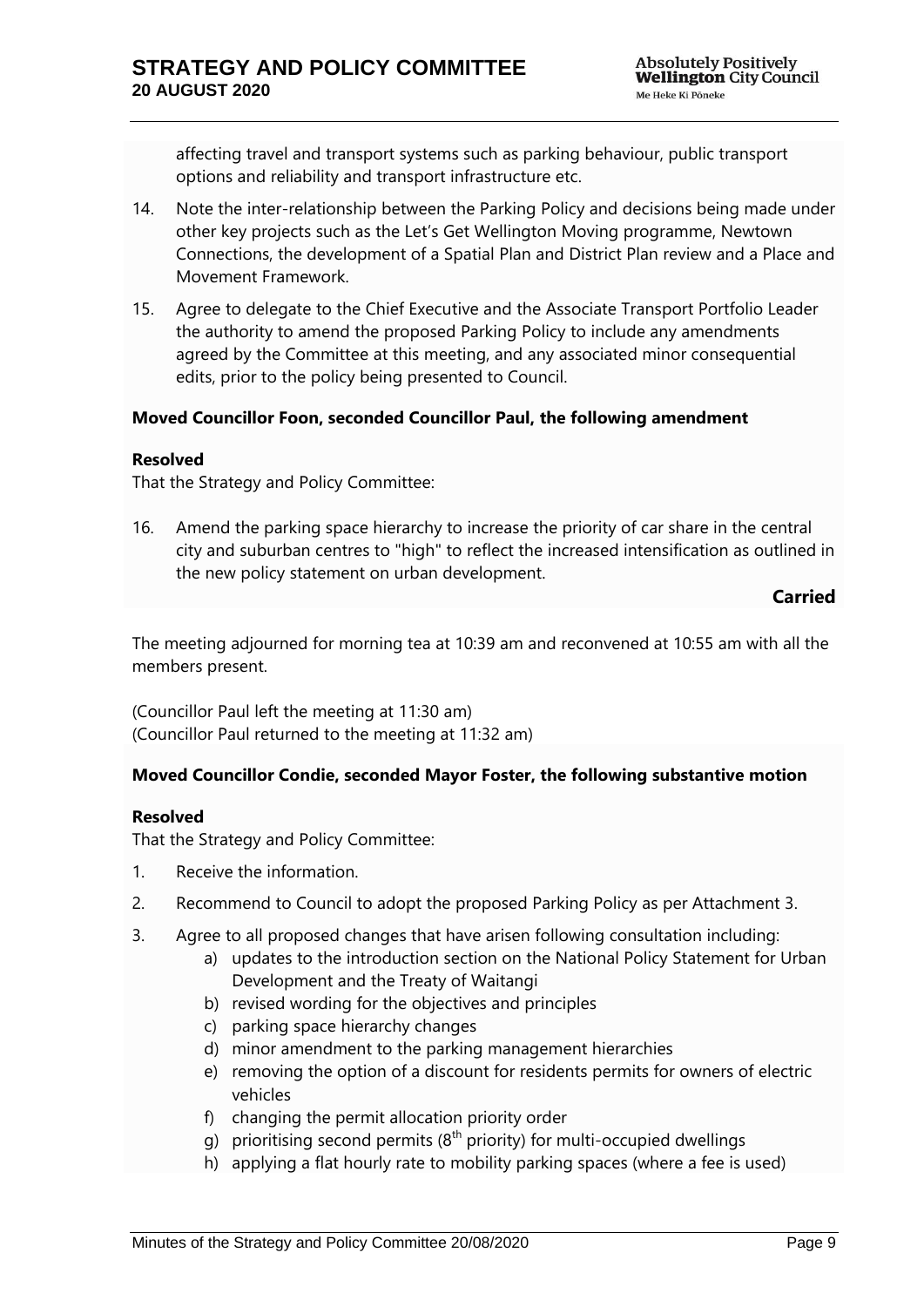- 4. Recommend to Council to revoke the following three existing policies, once the new consolidated Parking Policy 2020 is adopted and new guidelines are published: the Parking Policy 2007; the Mobility Parking Policy 2005 and the Car Share Policy 2016.
- 5. Request officers to develop and publish new guidance documents for mobility parking spaces, car share schemes and new residents' parking schemes.
- 6. Agree to the following amendment to the policy: in footnote 3 in paragraph 4.6.1 page 19 of the Parking Policy (Approach for pricing Council parking), delete all the current wording and replace it with "a reasonable time frame will be determined as part of the implementation of a new demand responsive pricing regime. This may vary in different parts of the city".
- 7. Agree to the following amendment to the policy: bullet point 3 in the tables on page 137 and 138 of the SPC paper to read "Introduce exponential pricing to encourage turnover."
- 8. For the parking space hierarchy for Council parks, sports, community and other facilities location in section 4.4, move the residents parking and commuter parking types to the Lower Priority column and add a footnote to say "note the following exemption – Council land held under the Reserves Act 1977 and the Wellington Town Belt Act 2016 can only be used for recreation and other reserves purposes".
- 9. Agree to amend the New residents parking scheme priorities as follows:

The following priorities will be applied until the exemption permit limit (85% of total available spaces) is reached.

- 1. Mobility permit holders (with residents parking permits for all mobility permit holders in a household)
- 2. Electric vehicle owners with no off-street parking
- 3. Pre-1930s houses or pre-1940s apartments with no off-street parking
- 4. Other pre-2020 dwellings with no off-street parking (those built after the 1940s but before 2020)
- 5. Businesses located within the parking zone
- 6. Second permits for priority dwellings as follows:
	- a) multi-occupied dwellings pre-1930s with no off-street,
	- b) multi-occupied dwelling no off-street
	- c) businesses within the zone with no off-street parking
- 7. First permit for all existing dwellings with one or more off-street parking space
- 8. First permit for all dwellings built after 2020
- 9. Second permits for all other dwellings
- 10. Agree that officers will report back on how to implement the Parking Policy for Motorcycles in the central city area, including:
	- a) Updating the occupancy survey of existing motorcycle bays and other known motorcycle parking areas – such as the Waterfront and analyse this together with cordon data and possibly user survey to determine demand for motorcycle parking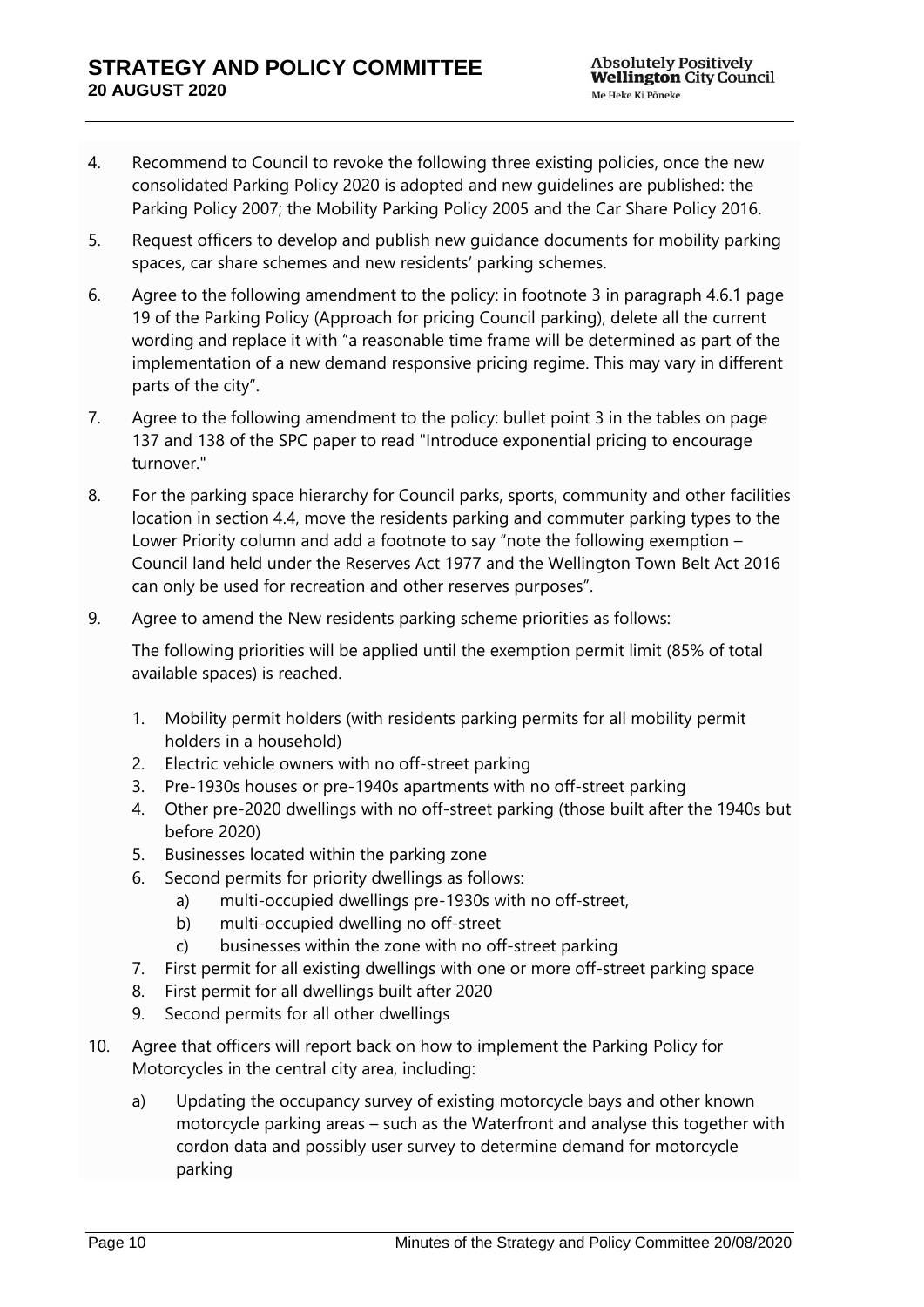- b) Early implementation of introducing time restrictions to some motorcycle bays (as per the high priority given to short-stay parking in the central city in the proposed policy)
- c) Amending the Traffic bylaw and, when it is resourced, introduce charging (payby-plate) for motorbike parking in the central city during peak times (as per the proposed policy)
- d) As part of the review of the Traffic Bylaw, seek feedback on the option of allowing motorcycles to park in pay-by-space parking spaces and pay the parking fee currently charged to cars using these spaces.
- e) Ensuring Let's Get Wellington Moving is aware of, and considers, the WCC Parking Policy position for motorcycle parking in the central city area as it continues to develop the Golden Mile options
- f) Discussing with the Waterfront team and NZTA about improving and/or formalising motorcycle parking in central city off-street locations
- 11. Note that any change to how parking is managed could have an impact on the annual parking revenue, and that capital expenditure will be required to implement some aspects of the new policy.
- 12. Note that a new parking policy, once adopted, will be implemented gradually over time subject to a review of the Traffic Bylaw and future funding decisions.
- 13. Note that parking management is part of a complex transport and travel system; therefore decisions need to be made holistically to take into account the many factors affecting travel and transport systems such as parking behaviour, public transport options and reliability and transport infrastructure etc.
- 14. Note the inter-relationship between the Parking Policy and decisions being made under other key projects such as the Let's Get Wellington Moving programme, Newtown Connections, the development of a Spatial Plan and District Plan review and a Place and Movement Framework.
- 15. Agree to delegate to the Chief Executive and the Associate Transport Portfolio Leader the authority to amend the proposed Parking Policy to include any amendments agreed by the Committee at this meeting, and any associated minor consequential edits, prior to the policy being presented to Council.
- 16. Amend the parking space hierarchy to increase the priority of car share in the central city and suburban centres to "high" to reflect the increased intensification as outlined in the new policy statement on urban development.

## **Carried**

## **Attachment 3**

Reference to be made to Attachment 3 of item 2.1 on the Strategy and Policy Committee meeting agenda of 20 August 2020.

**Secretarial note:** The substantive motion moved by Councillor Condie and seconded by Mayor Foster was taken part by part, the divisions for which are as follows: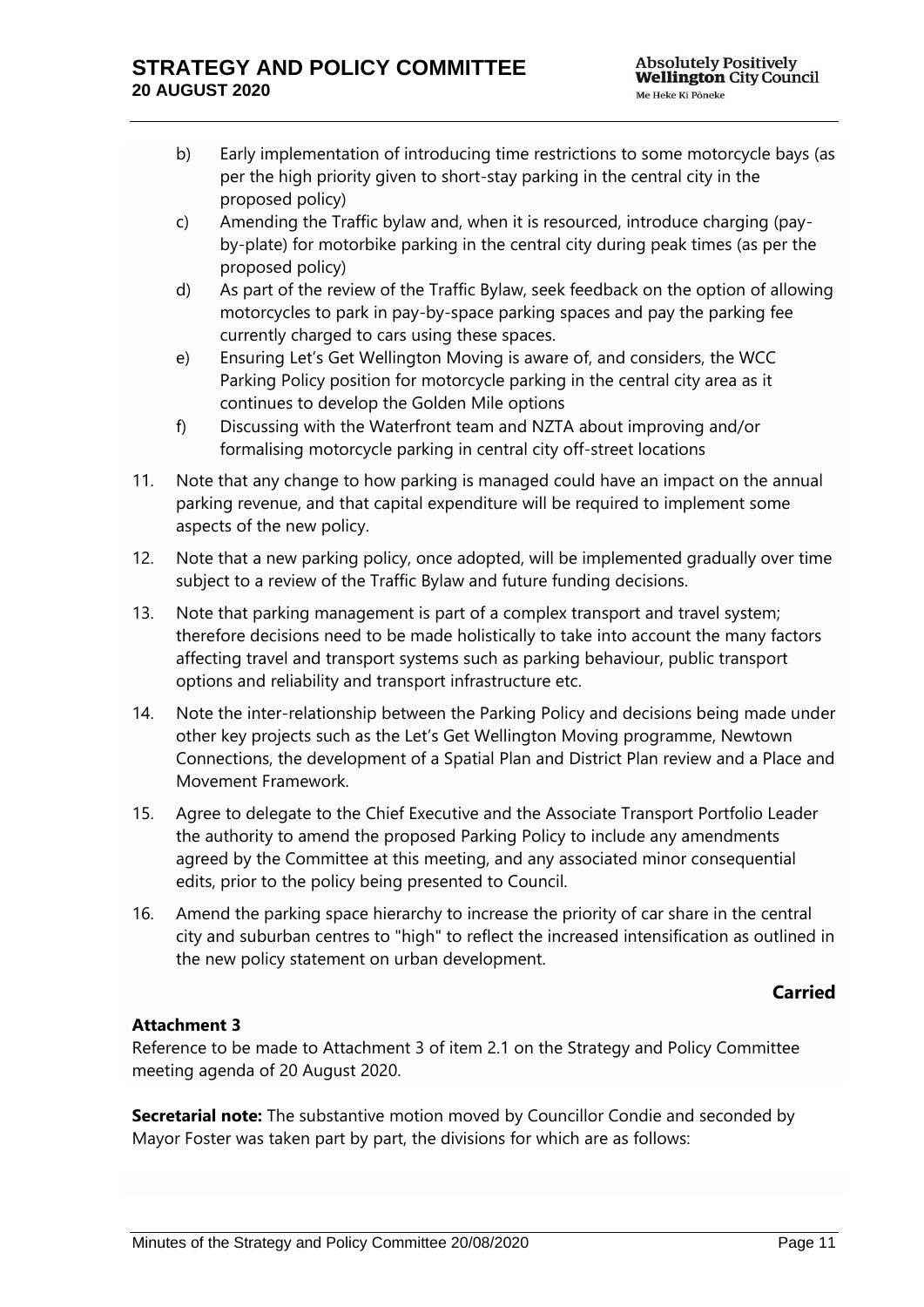**Absolutely Positively Wellington City Council** Me Heke Ki Pöneke

#### Clause 9(8):

Agree to amend the New residents parking scheme priorities as follows:

The following priorities will be applied until the exemption permit limit (85% of total available spaces) is reached:

8. First permit for all dwellings built after 2020

#### **For:**

Mayor Foster, Councillor Calvert, Councillor Condie, Councillor Day, Councillor Foon, Deputy Mayor Free, Councillor Pannett, Councillor Paul, Councillor Rush, Councillor Sparrow, Councillor Woolf, Councillor Young

## **Against:**

Councillor Fitzsimons, Councillor Matthews, Councillor O'Neill

Majority Vote: 12:3

## **Carried**

#### Clause 16:

Amend the parking space hierarchy to increase the priority of car share in the central city and suburban centres to "high" to reflect the increased intensification as outlined in the new policy statement on urban development.

#### **For:**

Mayor Foster, Councillor Condie, Councillor Day, Councillor Fitzsimons, Councillor Foon, Deputy Mayor Free, Councillor Matthews, Councillor O'Neill, Councillor Pannett, Councillor Paul, Councillor Woolf, Councillor Young

## **Against:**

Councillor Calvert, Councillor Rush, Councillor Sparrow

Majority Vote: 12:3

## **Carried**

Clauses 1 to 8, 9(1-7) and 9(9), and 10-15

#### **For:**

Mayor Foster, Councillor Calvert, Councillor Condie, Councillor Day, Councillor Fitzsimons, Councillor Foon, Deputy Mayor Free, Councillor Matthews, Councillor O'Neill, Councillor Pannett, Councillor Paul, Councillor Sparrow, Councillor Woolf, Councillor Young

**Against:**

Councillor Rush

Majority Vote: 14:1

## **Carried**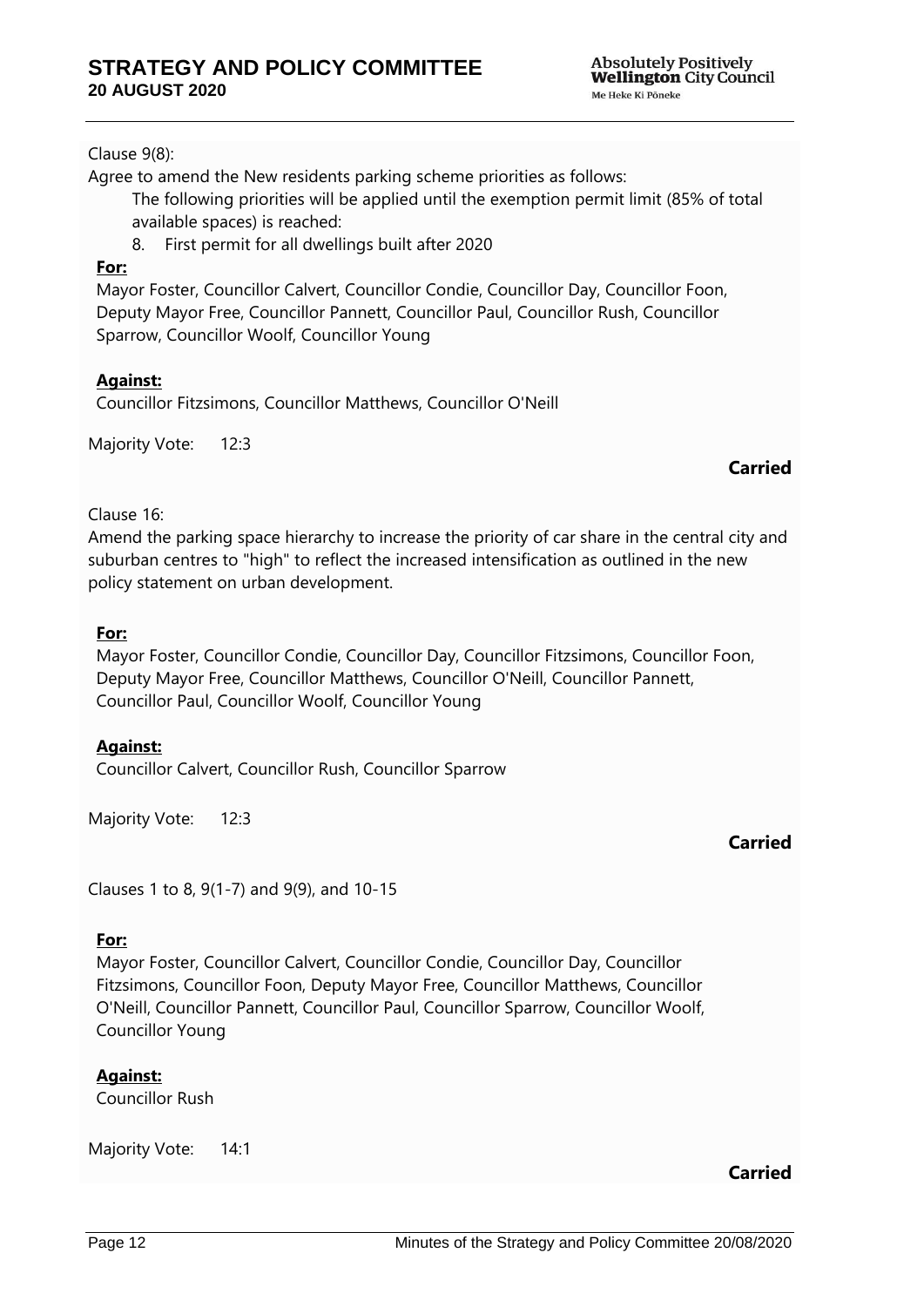## <span id="page-12-0"></span>**2.2 Dangerous and Insanitary Buildings policy report back**

#### **Moved Councillor Pannett, seconded Councillor Free, the following motion**

#### **Resolved**

That the Strategy and Policy Committee:

- 1. Receive the information.
- 2. Note that following Strategy and Policy Committee's agreement on 21 May 2020, the draft Dangerous and Insanitary Buildings Policy was made available for public feedback.
- 3. Note that public consultation resulted in no feedback on the policy.
- 4. Note that officers have given further consideration to an amendment that references the Council's commitment to consult with mana whenua.
- 5. Agree to recommend to Council that it adopt the proposed Dangerous and Insanitary Buildings Policy (Attachment 1), with the addition of the following wording to the Heritage section of the policy:

Council will work closely and consult with HNZ for buildings that are listed in the New Zealand Heritage List/Rārangi Kōrero.

- 6. Delegate to the Chief Executive and the Portfolio Leader (Associate Urban Development) the authority to amend the proposed amended Policy to include any amendment agreed by the Committee and any associated minor consequential edits.
- 7. Note the contents of the report back on Council's legal powers of enforcement and compliance to improve the safety of housing in Wellington (Attachment 2).

### **Carried unanimously**

#### **Attachments 1 & 2**

Reference to be made to Attachments 1 and 2 of item 2.2 on the Strategy and Policy Committee meeting agenda of 20 August 2020.

**Secretarial note:** Councillor Pannett moved the original motion with amendments (supported by officers) as marked in red.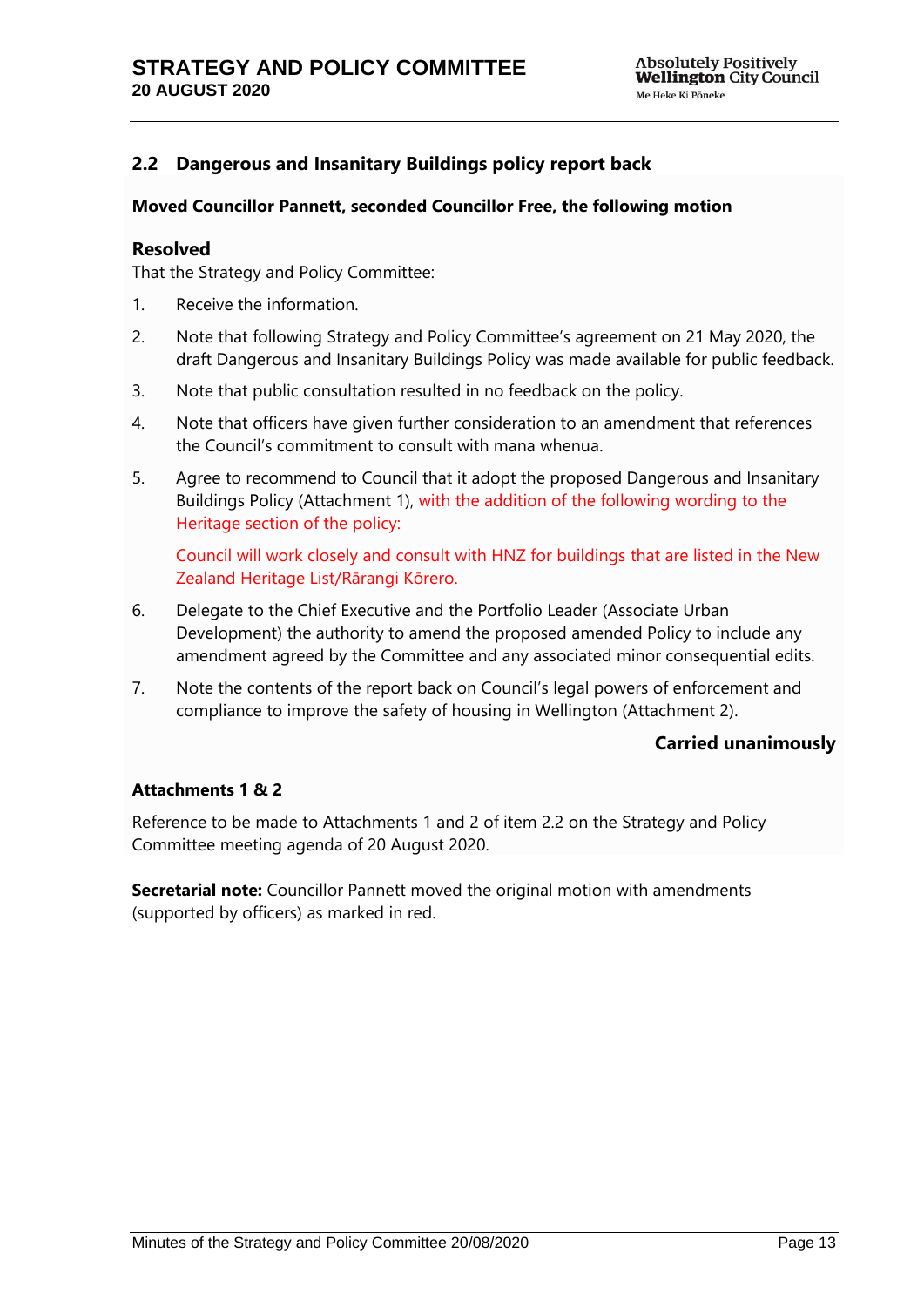## <span id="page-13-0"></span>**2.3 Three Waters Reform: Memorandum of Understanding**

#### **Moved Councillor Rush, seconded Mayor Foster, the following motion**

#### **Resolved**

That the Strategy and Policy Committee:

- 1. Receive the information.
- 2. Note that:
	- a) in July 2020, the Government announced an initial funding package of \$20.18m for Wellington City Council to provide a post COVID-19 stimulus to maintain and improve water networks infrastructure, and to support a three-year programme of reform of water services delivery arrangements.
	- b) the initial funding will be made available if the council agrees to participate in the initial stage of the reform programme, through a Memorandum of Understanding (MoU), Funding Agreement, and approved Delivery Plan.
	- c) the initial funding is comprised of two parts: a direct allocation to the Council of \$10.89m, and the Council's share of the Regional allocation, a further \$9.29m.
	- d) Regional Chief Executives recommend a preferred approach to the allocation of regional funding, being the same formula as was used to determine the direct allocations to territorial authorities.
- 3. Agree to enter into the MoU as per Appendix A and Funding Agreement as per Appendix B.
- 4. Agree to nominate the Chief Executive as the primary point of communication for the purposes of the MoU and reform programme.
- 5. Agree to delegate decisions about the allocation of regional funding to the Chief Executive (in consultation with the Mayor), with the understanding that this will be based on the formula used to calculate the direct council allocations.
- 6. Note that the MoU and Funding Agreement cannot be amended or modified by either party, and doing so would void these documents.
- 7. Note that participation in this initial stage is to be undertaken in good faith, but this is a non-binding approach, and the Council can opt out of the reform process at the end of the term of the agreement.
- 8. Note that the funding will be received as a grant as soon as practicable once the signed MoU and Funding Agreement are returned to the Department of Internal Affairs, and a Delivery Plan has been supplied and approved.
- 9. Note that the Delivery Plan must show that the funding is to be applied to operating and/or capital expenditure relating to three waters infrastructure and service delivery, and that it:
	- a) supports economic recovery through job creation; and
	- b) maintains, increases, and/or accelerates investment in core water infrastructure renewal and maintenance.